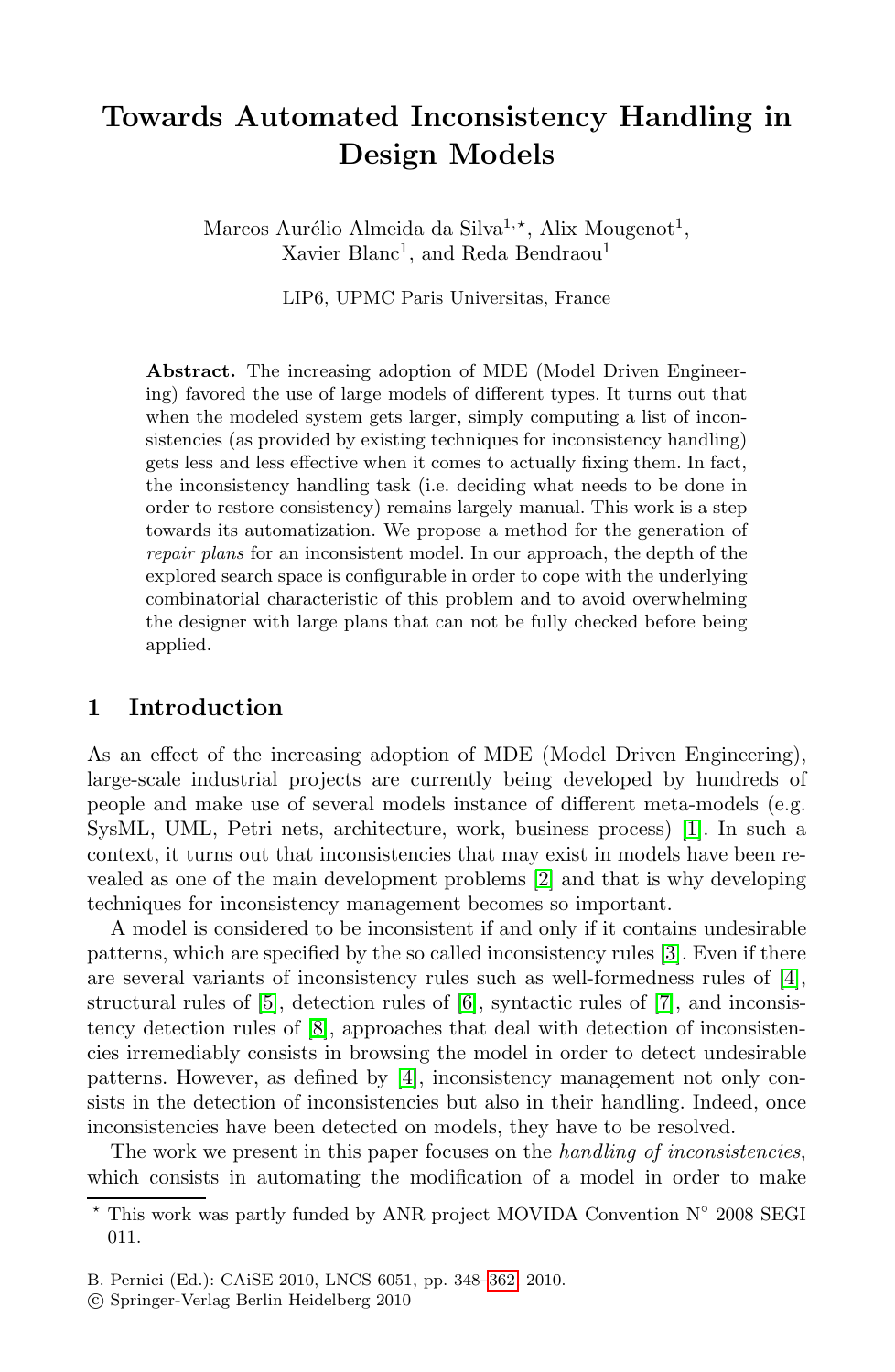it consistent again. [T](#page-14-2)he first challenge we address, in order to make a model consistent, is to identify the potential changes that can be applied to fix detected inconsistencies. Regarding this challenge, Nentwich has clearly shown that, for any given set of inconsistencies, there exists an infinite number of possible ways of fixing it [9]. Therefore for efficiency reasons, this challenge is more related to narrowing the scope of the identification rather than to enumerate all possible resolutions.

The second challenge we address is to measure the impact of a given identified change. Indeed, as Mens has shown in [6], a change that fixes one inconsistency may introduce new ones and therefore will be counter productive. This second challenge consists then in filtering out non productive changes in order to keep only productive ones.

The last challenge we address consists in computing the execution order of a set of productive changes that do solve a set of inconsistencies and that do not introduce new ones. This last challenge consists in choosing an appropriate order of execution of the potential productive changes and is therefore a combinatorial challenge. To su[m](#page-14-4) up, we argue that the *handling of inconsistencies* aims at providing what we call *repair plans*, which are sequences of concrete changes to be performed over a given model and that fix existing inconsistencies without introducing new ones.

In this paper we propose an approach for automatic generation of *repair plans*. Our main motivation is to assist the developers while they build their models. We argue that in such context being able to generate partial short plans very quickly is a desirable feature.

Our proposal is based on Praxis[8], our model inconsistency detection approach. In Praxis, the model is [rep](#page-1-0)resented as the sequence of actions executed by the user in order to build it. T[he](#page-3-0) *repair plans* we propose to generate are the[n](#page-5-0) sequences of Praxis actions. The key contribution of our work is leveraging [a se](#page-10-0)arch algorithm that is optimized to find the best plan (the shortest plan that fixes the bigger number of inconsistencies) by exploring a limited and configurable subset of [all](#page-13-2) possible plans. Our approach has been prototyped into the Praxis environment that runs on top of the Eclipse EMF plataform. It proposes *repair plans* to UML developers while they build their UML models.

<span id="page-1-0"></span>This paper is organized as follows: in Section 2, we present a motivating example of the inconsistency handling task. In Section 3, we present the Praxis formalism. In Section 4, we present our approach for automated inconsistency handling. In Section 5, we present our prototype implemen[tat](#page-14-6)ion of this approach [an](#page-2-0)d the runtime results in applying these techniques in a series of randomly generated UML2 models. In Section 7, we conclude this paper after the section 6 that presents the related works.

# **2 Motivating Example**

This section illustrates the problem of inconsistency handling in an example. All models in this paper are instances of the subset of the UML2 meta-model[10] displayed in Figure 1.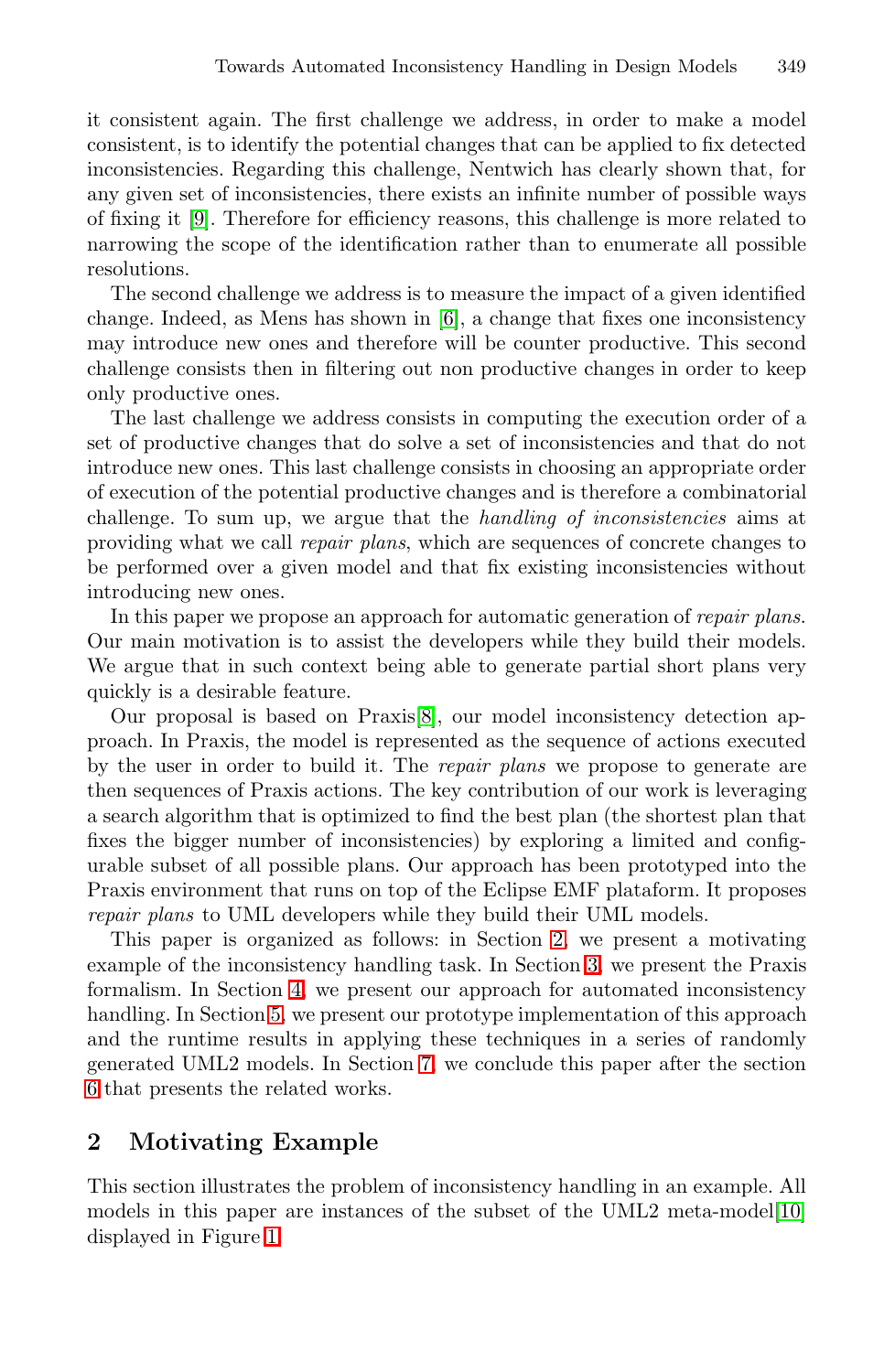

<span id="page-2-0"></span>**Fig. 1.** A simplified fragment of the UML2 meta-model

The root concept of UML21 is the one of *model element* that is represented by the meta-class *Element*. Everything in a UML2 model is an instance of *Element*. An *Element* may contain a set of other elements. The *N amedElement* metaclass represents the elements that have a name (stored in the string attribute *name*). A *Namespace* is a named model element that serves as a space of names for the named elements it contains. Three classes inherit from *N amespace*: *P ackage*, *Class* and *Operation*. A *P a[ck](#page-3-1)age* is a container for other elements. A *Class* represents the object-oriented concept of a class of objects and serves as a namespace for its operations. An *Operation* represents an operation that is provided by the instances of a class and represents a namespace for its parameters. Every *P arameter* has a direction of one of four *kind*s: *in*, *out*, *inout* and *return*.

Figure 2 presents a UML model used as an example in this paper. This model contains a package called *Azureus* that owns two classes: *Client* and *Server*. The *Server* class defines an operation called *send*(). Figure 3 presents this model after some changes have been done on it in order to make it inconsistent. Those changes break the following well-formedness rule defined in the UML2 specification: *"All the members of a Namespace are distinguishable within it"*.

In the changed model, a new class named *Client* has been added. This creates an inconsistency since there is now two classes with the same name. In the rest of this paper, this first inconsistency is named namespace-1. In the changed model, a new operation named *send*() has been added in the class *Server*. This creates another inconsistency since there is now two operations with the same name. In the rest of this paper, this second inconsistency is named namespace-2.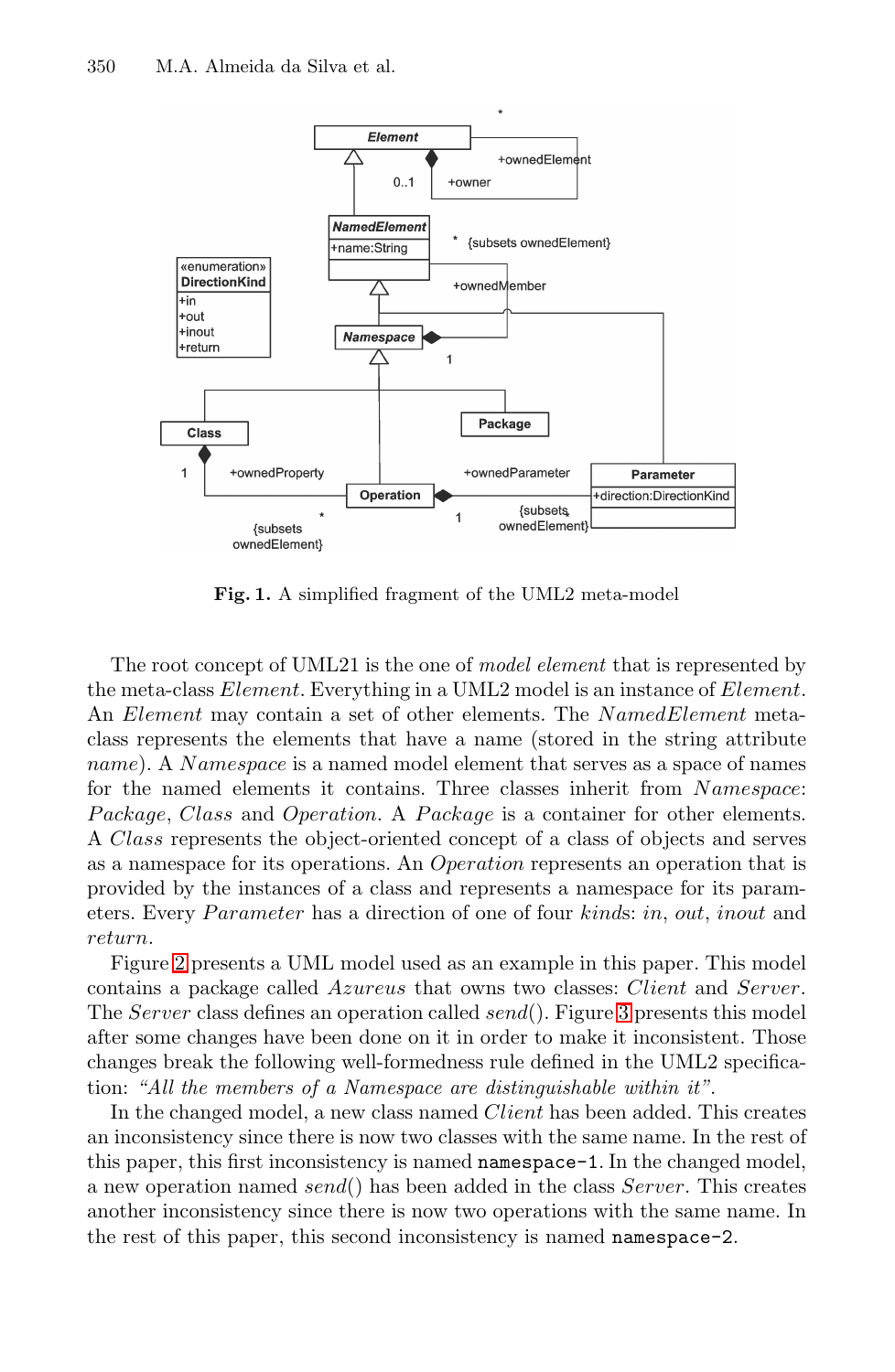

<span id="page-3-1"></span>**Fig. 2.** Sample UML2 model **Fig. 3.** Sample modified UML2 model

The first step in handling these inconsistencies is enumerating the repair changes that could solve the detected inconsistencies (i.e. deciding *how* to solve them). In this example, at least four sample repair changes<sup>1</sup> can be enumerated:

- 1. Rename one of the *Client* classes to *class*1.
- 2. Rename one of the *Client* classes to *Server*.
- 3. Rename one of the *send*() operations to *operation*1().
- 4. Rename one of the *send*() operations to *operation*2().

Each of the four repair changes fix some particular inconsistency by renaming one of the offending elements: repair changes 1 and 2 fix namespace-1 and repair changes 3 and 4 fix namespace-2. The next step is thus to analyze *what* are the impacts of each repair change. Notice that the repair change 2 introduces a new inconsistency of the same kind by making the old class *Client* indistinguishable with the the old class *Server* (let us name this inconsistency **namespace-3**).

<span id="page-3-0"></span>Finally, a analyze has to be done in order to decide *when* each of the repair change has to be executed, i.e. which change will be executed to fix each inconsistency and in which order. For example, if the repair changes 2 and 4 are executed in this order, this will solve both original inconsistencies, but will lead to a new one: namespace-3. This analyze will result that, for this sample, four possible repair plans can be executed:  $1 - 3$ ,  $1 - 4$ ,  $3 - 1$ , and  $4 - 1$ .

# **3 The Praxis Formalism**

As described in [8], in the Praxis formalism, models are represented as sequences of elementary actions needed to construct each model element. Each action is

 $1$  Notice that these are just four among the infinite number of repair changes that actually solve one of the inconsistencies in the model. For instance, for every string *s* different from *Client* the plan *"Rename one of the Client classes to s."* is a valid one.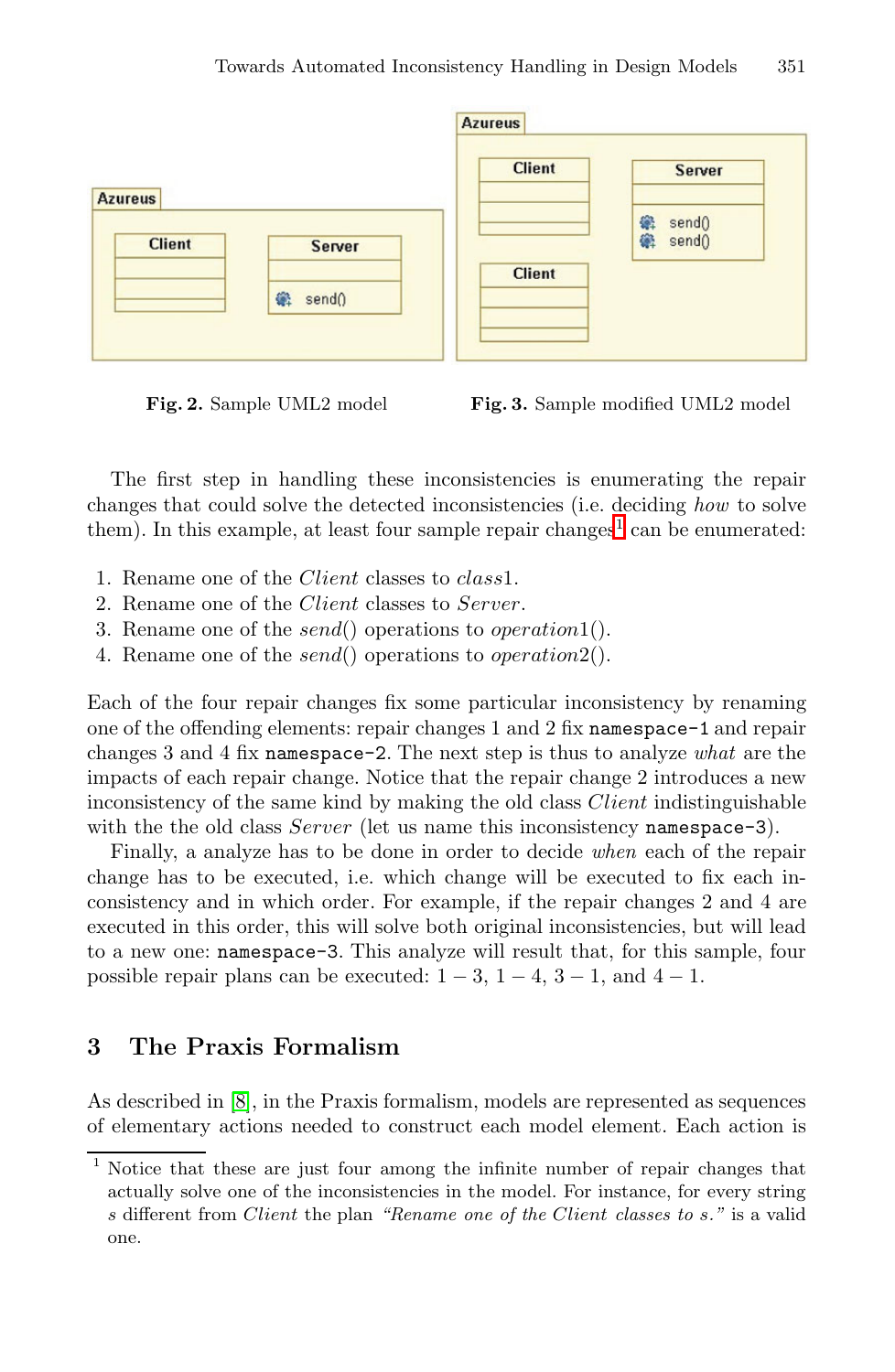```
create(p1,package,1)
addProperty(p1,name, 'Azureus',2)
create(c1,class,3)
addProperty(c1,name, 'Client',4))
create(c2, class, 5)addProperty(c2,name,'Server',6)
addReference(p1,ownedMember,c1,7)
addReference(p1,ownedMember,c2,8)
addReference(p1,ownedElement,c1,9)
addReference(p1,ownedElement,c2,10)
create(o1,operation,11)
addProperty(o1,name, 'send', 12)
addReference(c2, ownedProperty, o1, 13)
addReference(c2, ownedElement, o1, 14)
```
**Fig. 4.** Model construction operation sequence

annotated with a timestamp which indicates the moment when it was executed by the user. The actions are inspired by the MOF reflective API [11].

The *create*(*me, mc, t*) and *delete*(*me, t*) actions respectively create and delete a model element *me*, that is an instance of the meta-class *mc* at the timestamp *t*. The *addP roperty*(*me, p, value, t*) and *remP roperty*(*me, p, value, t*) add or remove the value *value* to or from the property *p* of the model element *me* at timestamp *t*. Similarly, the actions *addReference*(*me, r, target, t*) and *remReference*(*me, r, target, t*) add or remove the model element *target* to or from the reference *r* of the model element *me* at timestamp *t*.

Figure 4 presents the sequence of basic actions that construct the model presented in Figure 2. The action at timestamp 1 creates the package *p*1. The second action sets its name to *Azureus*. The actions with the timestamps 3 and 4 and those withe the timestamps 5 and 6 create the classes *c*1 and *c*2 and set their names to *Client* and *Server* respectively. The actions with the timestamps 7 and 10 state that both classes are owned by the package *p*1. The actions with the timestamps 10 and 11 create the operation *o*1 whose name is *send* and the actions with timestamp 13 and 14 add it to the class *c*2.

Notice that this sequence is not unique, in the sense that there are usually many sequences that construct the same model. For example, changing the places of the actions with timestamps 7 and 10 and the actions with the timestamps 11 and 14 would result in the same model.

### **3.1 Inconsistency Detection in Praxis**

In Praxis, inconsistencies are detected by the means of logic rules over the sequence of model construction actions that identify undesired patterns in it. The actions in the sequence are referenced by the means of logical predicates (expressed in Prolog in our prototype) that match them. For example, the Prolog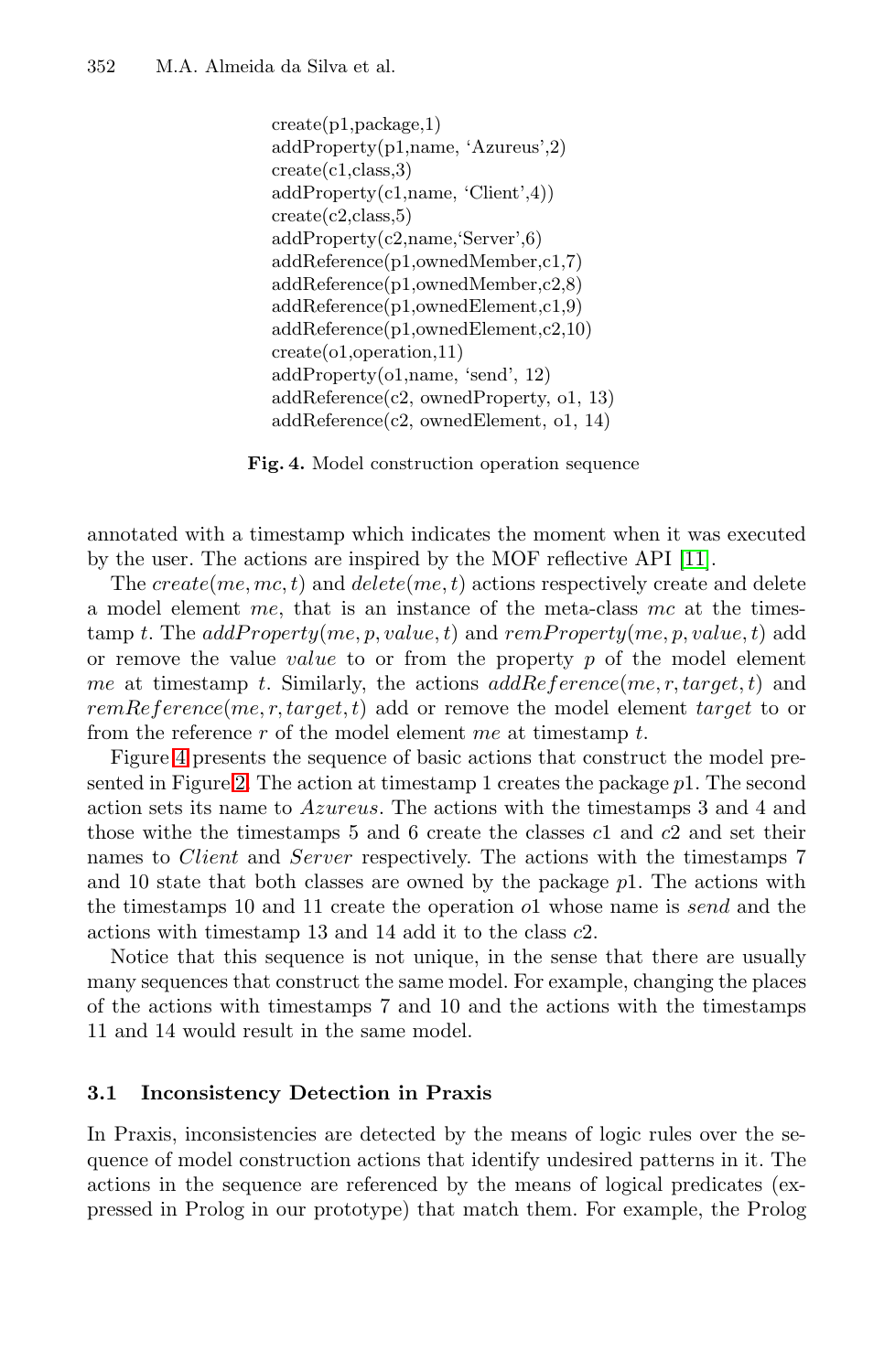```
namespaceOCL1(ME1, ME2) :-
        lastAddReference(NS,ownedmember,ME1),
        lastAddReference(NS,ownedmember,ME2),
        MF1 \leq ME2
        not(distinguishable(ME2,ME1)).
```
**Fig. 5.** Inconsistency detection rule in Praxis

query  $create(X, package, 1)$  would result in the answer  $X=p1$  in the model represented in Figure 4.

As syntactic shortcuts, the 'last' prefix denotes actions that are not followed by other actions canceling their effects. Moreover, for each predicate referring to a Praxis operation, there is a similar one without the timespamp parameter. For instance, a lastCreate(me, class) operation is defined as a create(me, class,t) operation that is not followed by a delete(me,t) operation; and a lastAddProperty(me, name, val) operation is defined as a addProperty(me, name, val,t) operation for which the value of the *name* property of me in the model corresponds to val.

<span id="page-5-0"></span>Figure 5 displays an example of inconsistency detection rule. This rule defines the predicate namespaceOCL1(ME1, ME2) that detects pairs of model elements ME1 and ME2 that are owned by the same namespace NS but are not distinguishable. The rules defining the predicate distinguishable(ME1, ME2) were omitted for the sake of brevity. Let us just consider that it holds if and only if ME1 and ME2 are instances of different meta-classes or if they are instances the same meta-classes but have different names.

# **4 An Approach for Inconsistency Handling in Praxis**

In Praxis, it is worth to assume that model inconsistencies are *introduced* by user's actions that violate some of its constraints or by *not executing* actions required by these constraints.

In order to generate a repair plan to fix these inconsistencies (either by undoing undesired actions or by adding omitted ones), our approach answers the three following questions (i) how to detect the actions that caused inconsistencies? (ii) how to enumerate the possible ways of changing a given inconsistent action? and (iii) how to generate a repair plan for the model sequence from the list of possible ways of changing the model?

### **4.1 How to Detect the Actions That Caused Inconsistencies?**

Our approach to this problem is to adapt the inconsistency rules presented in Section 3.1 so that, instead of pointing out the problematic *elements* in the model they are going to identify the problematic *actions* which have (probably) *caused* the problem.This is done by the means of the *cause detection rules*.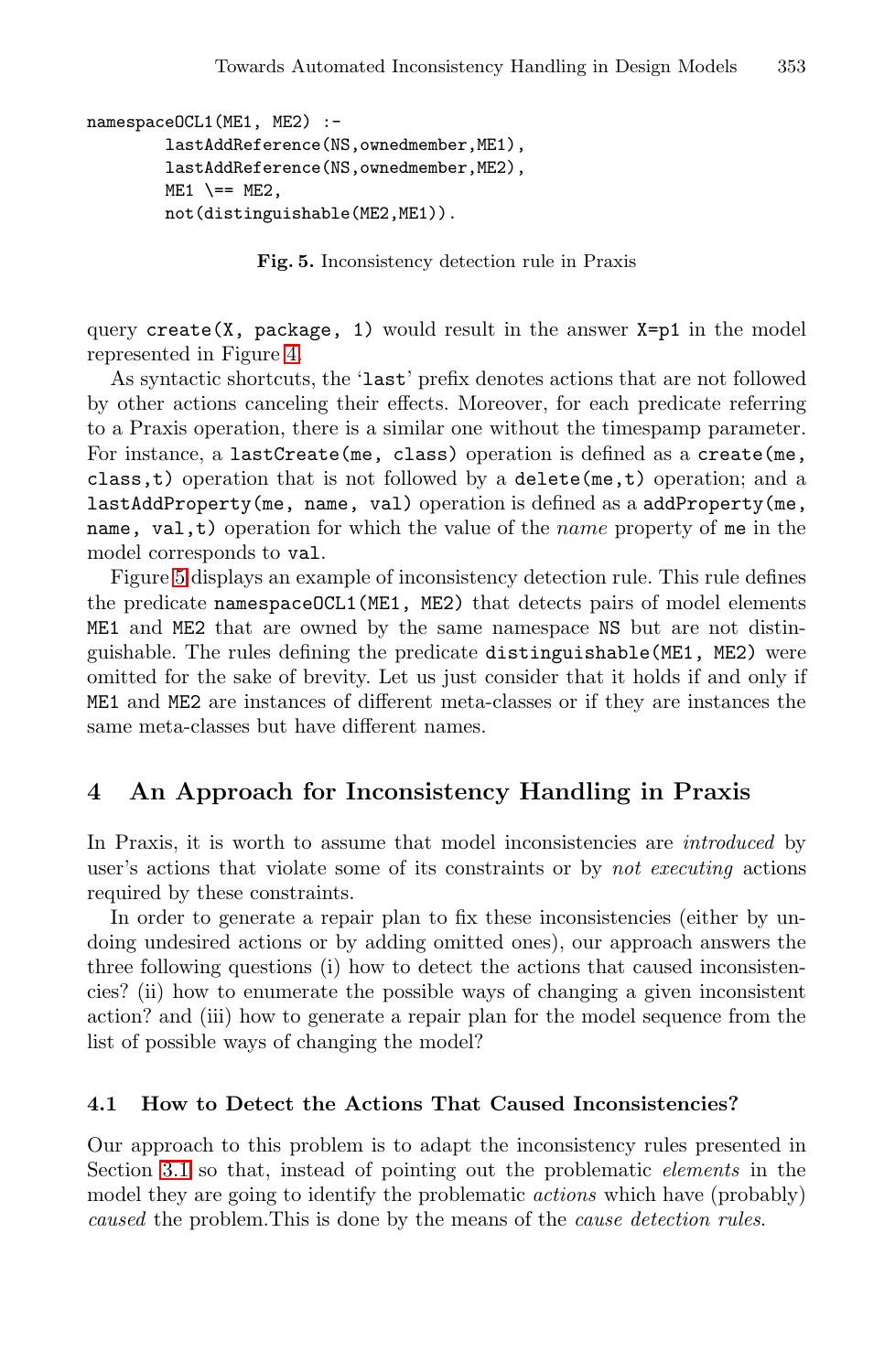```
namespaceOCL1(Cause) :-
        lastAddReference(NS,ownedmember,ME1, TS1),
        lastAddReference(NS,ownedmember,ME2, TS2),
        lastAddProperty(ME1, name, NM1, TS3),
        lastAddProperty(ME2, name, NM2, TS4),
        ME1 \leftarrow ME2.
        not(distinguishable(ME2,ME1)),
        Causes = [ addReference(NS,ownedmember,ME1, TS1),
                   addReference(NS,ownedmember,ME2, TS2),
                   addProperty(ME1, name, NM1, TS3),
                   addProperty(ME2, name, NM2, TS4) ],
        member(Cause, Causes).
```
**Fig. 6.** Cause detection rule in Praxis

Figure 6 presents the cause detection rule written from the inconsistency detection rule initially displayed in Figure 5. This new rule identifies four possible causes for the detected inconsistencies: the actions that added the model elements ME1 or ME2 to the same namespace NS or the actions that defined their names. Notice that, for this rule, the version of the Praxis predicates with explicit timestamps has been used because there is a need to identify unambiguously the action that caused the inconsistency.

In most cases a trivial *cause detection rule* can be generated from an inconsistency detection rule: just point all actions used to prove an inconsistency as possible causes of it. This is a possible strategy, although suboptimal, since not all involved actions are necessarily responsible for an incoherence. For example, let us take the following well-formedness rule from the UML2 metamodel: *"The visibility of all features owned by an interface must be public."*

This rule is specified as the following cause detection rule:

```
interfaceOCL1(Cause) :-
        lastCreate(X,interface),
        lastAddReference(X,feature, F),
        lastAddProperty(F,visibility,V,TS),
       not(V='public'),
        Cause = addProperty(F,visibility,V, TS).
```
This rule states that if  $X$  is an interface and  $F$  is one of its features and its visibility is not public then the cause of this inconsistency is the action that defines its visibility. For each inconsistency of such kind that is proved, three actions need to be inspected: a *create*, an *addReference* and an *addP roperty*; although only one of them is actually responsible for the inconsistency. Therefore, our manually written rule would prune two thirds of the search space, by avoiding looking for repair plans that fix actions that did not caused the problem.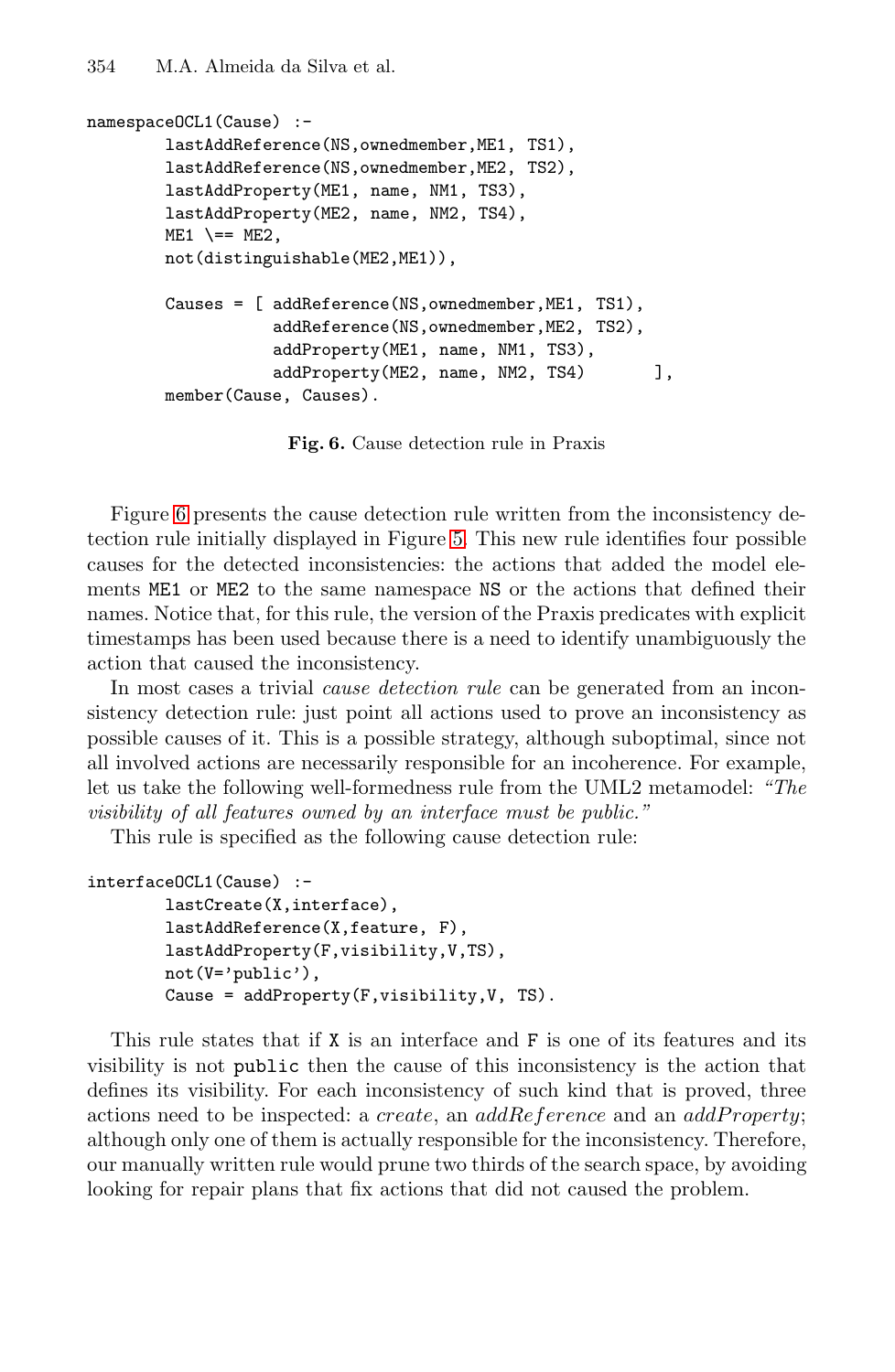# **4.2 How to Enumerate the Possible Ways of Changing a Given Inconsistent Action?**

We propose to use generator functions that determine a set of lists of actions that cancel the effects of a given inconsistency causing action in the model. These manually written rules are mostly independent of the cause detection rules, since they do not have to consider impact of the changes they propose, neither to other inconsistencies that might exist in the model nor to the set of cause detection rules.

Let us analyze the following partial definition of the generator function:

```
generate(addProperty(E, name, OldName, TS),
             [remProperty(E,name, OldName),
              addProperty(E, name, NewName)]) :-
                        lastCreate(E, C),
                        randomNameGenerator(C, NewName).
generate(addProperty(E, visibility, 'public', TS),
             [remProperty(E, visibility, 'public'),
              addProperty(E, visibility, 'private')]).
generate(addProperty(E, visibility, OldVisibility, TS),
             [remProperty(E, visibility, OldVisibility),
              addProperty(E, visibility, 'public')])
              :- not(OldVisibility='public').
```
The first rule cancels inconsistencies in a addProperty action to the name field of a model element E. It says that every time a addProperty(E, name, OldName, TS) action is a source of inconsistency there is a simple plan that may fix it: removing the old value of the property by executing the action remProperty(E,name, OldName) and setting its name to another v[alue](#page-14-8) NewName by the means of the action addProperty(E, name, NewName).

Observe that this new name is generated using a random name generator accessible by the predicate  $\texttt{randomNameGenerator}(C, \texttt{Name})$  such that it generates a name Name taking the meta-class C as a reference (e.g. generating a metaclassX name for a metaclass named metaclass).

The second and third rules fix inconsistencies in the visibility property of a model element E: if it was public the second rule suggests changing it to private, otherwise the third rule changes it [to](#page-14-9) public.

As it is shown in [12], brute force generation of choices is not scalable, therefore, a well-written generator function needs to be custom-tailored in order to reduce the number of proposed choices while not introducing obvious inconsistencies (i.e. removing all values of a non-optional property).

#### **4.3 How to Generate a Repair Plan for the Model Sequence?**

The Iterative Deepening Depth-first Search Strategy (IDDFSS) [13] is a depthfirst tree search algorithm that allows exploring the tree of possible repair plans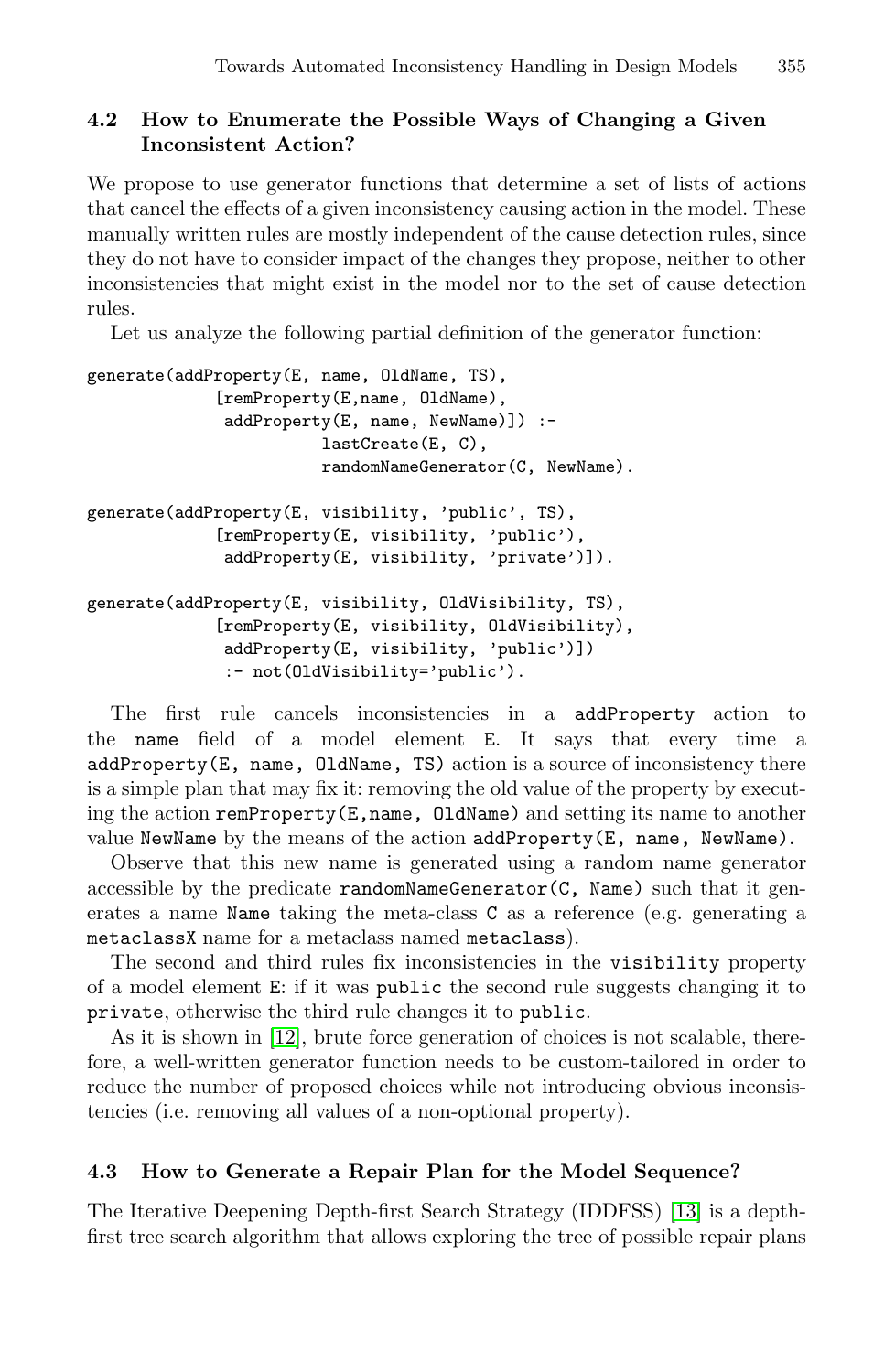by taking into consideration the first suggested change for the first cause of inconsistency and going thus deeper and deeper in the search three until either a consistent model is found or until there is no possible action and thus backtracking.

The case when no action is possible happens when the algorithm reaches the maximum allowed depth in the search tree (i.e. when a previously defined maximum number *n* of execution steps has been reached, this is called a *depth-limited search*). This strategy is therefore capable of finding any repair plans that can be constructed after executing at most *n* steps. Indeed, if no complete repair plan exists in this limited search space, *partial* plans may also be constructed by recording the *best* (e.g. the one that generates a final model with less inconsistencies) plan found during the search.

In IDFSS, the maximum number of steps *n* is iteratively incremented, e.g. if the max number of steps is defined to be *m*, then a depth-limited search will be executed for every *n* between 1 and *m* until a repair plan that fixes all inconsistencies is found. This makes sure that the final plan was obtained with the least number of steps as possible.

On top of IDFSS we propose to adopt an heuristics that decides the next action to be fixed by ordering the inconsistency causes from the most recent to the least recent one. This design decision is based on the assumption that the user tries to maintain the model as consistent as possible at most of the time. Taken into account that inconsistencies are *introduced* in the model by actions executed later in the design process, it is reasonable to assume that the actions that were executed more recently are more likely to have introduced new inconsistencies that were not there before.

Finally, if there exists a repair plan that can be constructed with less than *m* execution steps the IDDFSS algorithm is guaranteed to find it. The remaining problem is thus determining the optimal value of *m* that is going to find a complete repair plan.

In fact, this problem is simpler then it seems at first sight since defining a precise value for *m* is *not necessary*. The value of *m* just needs to be set to be *big enough* to allow us to find a solution. Choosing a value that [is](#page-3-1) *bigger* than needed has no impact on the actual execution time, since the depth-limited search will be repeated for all values from 1 to *m* until a complete solution is found, i.e. if a complete repair plan is found for some  $n = k$  before reaching m the rest of the possible depths will not be tested.

### **4.4 Running Example**

This section highlights our approach on the sample model displayed in Figure 3. Let us suppose that its model sequence is composed by the sequence displayed in Figure 4 appended with the following sequence:

> $create(c3, class, 15)$ addReference(p1, ownedMember, c3, 16) addReference(p1, ownedElement, c3, 17) addProperty(c3, name, 'Client', 18)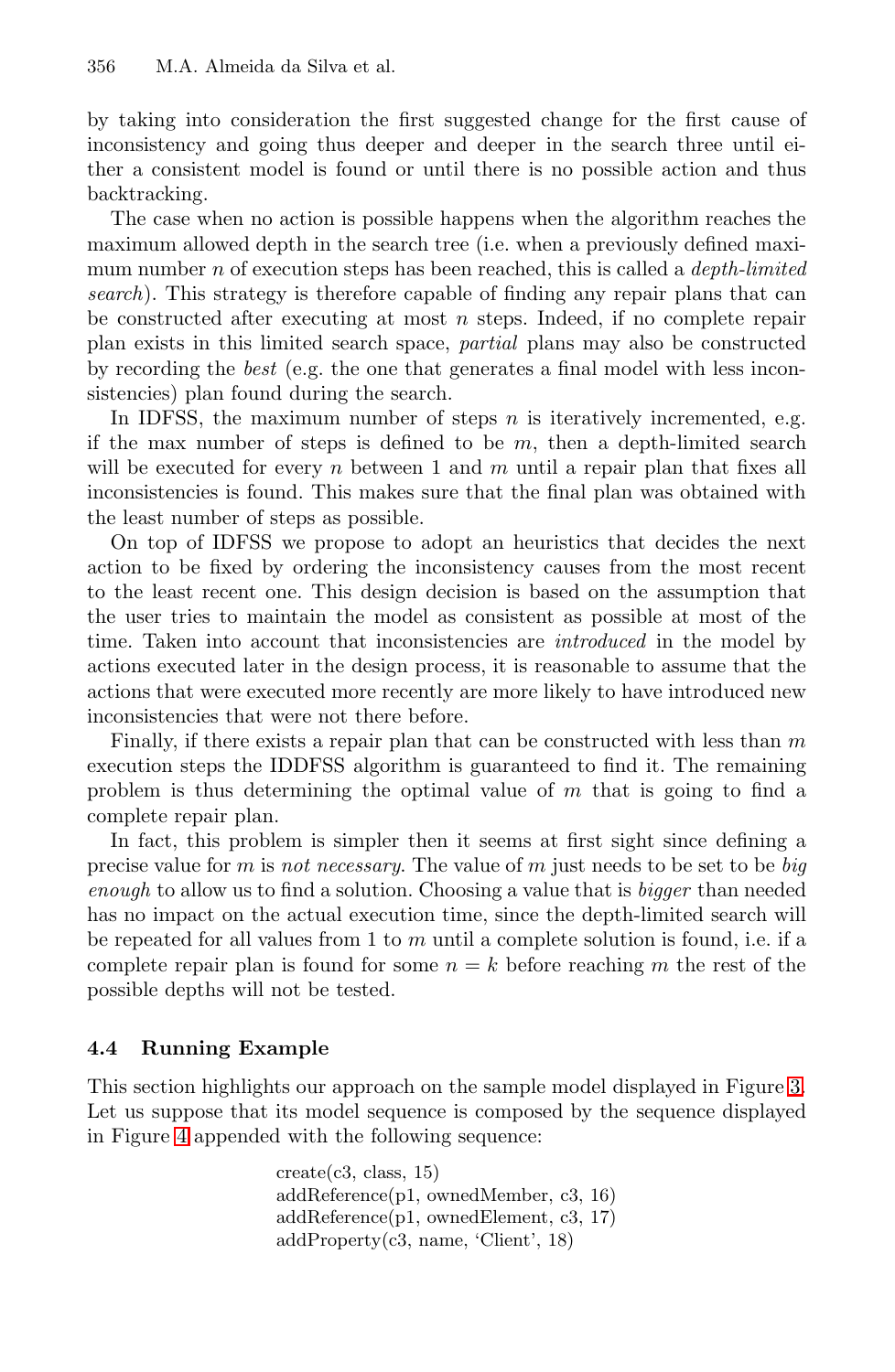create(o2, operation, 19) addReference(c2, ownedProperty, o2, 20) addReference(c2, ownedElement, o2, 21) addProperty(o2, name, 'send', 22)

This sequence defines an inconsistent model, because c2 and c3 and o1 and o2 and indistinguishable in their respective namespaces. Let us detail the execution of one iteration of depth-limited search in the IDFSS algorithm in which the depth of the search tree is limited to 2.

# **Step 1**

At this point, the cause detection rules are used to compute the list of causes of inconsistencies in the model. The list is organized in the inverse order of timestamps:

```
addProperty(o2, name, send, 22)
addReference(c2, ownedmember, o2, 21)
addProperty(c3, name, 'Client', 18)
addReference(p1, ownedmember, c3, 17)
addReference(c2, ownedelement, o1, 14)
addProperty(o1, name, send, 12)
addReference(p1, ownedmember, c1, 7)
addProperty(c1, name, 'Client', 4)
```
The search tree is going to be explored in a depth-first search, this means that each step fixes the possible causes of inconsistencies from the most recent to the older one. If no consistent model was found after exploring one possibility, the next cause should be tried. At this point, the first cause of inconsistency  $(\text{addProperty}(o2, name, send, 22))$  is taken. The generator function is then used to obtain a list of possible actions to fix it.

In this case, the generator function returns only one possibility composed of two actions:

```
remProperty(o2, name, send, 23)
addProperty(o2, name, operation1, 24)
```
Those actions are then appended to our model sequence.

### **Step 2**

Like in the step 1, this step starts by computing the new ordered list of inconsistencies. The following list is then computed:

```
addProperty(c3, name, 'Client', 18)
addReference(p1, ownedmember, c3, 17)
addReference(p1, ownedmember, c1, 7)
addProperty(c1, name, 'Client', 4)
```
Then, this process process is repeated by using the generator function in order to fix the first cause of inconsistency (addProperty(c3, name, 'Client', 18)) and getting the following list of actions: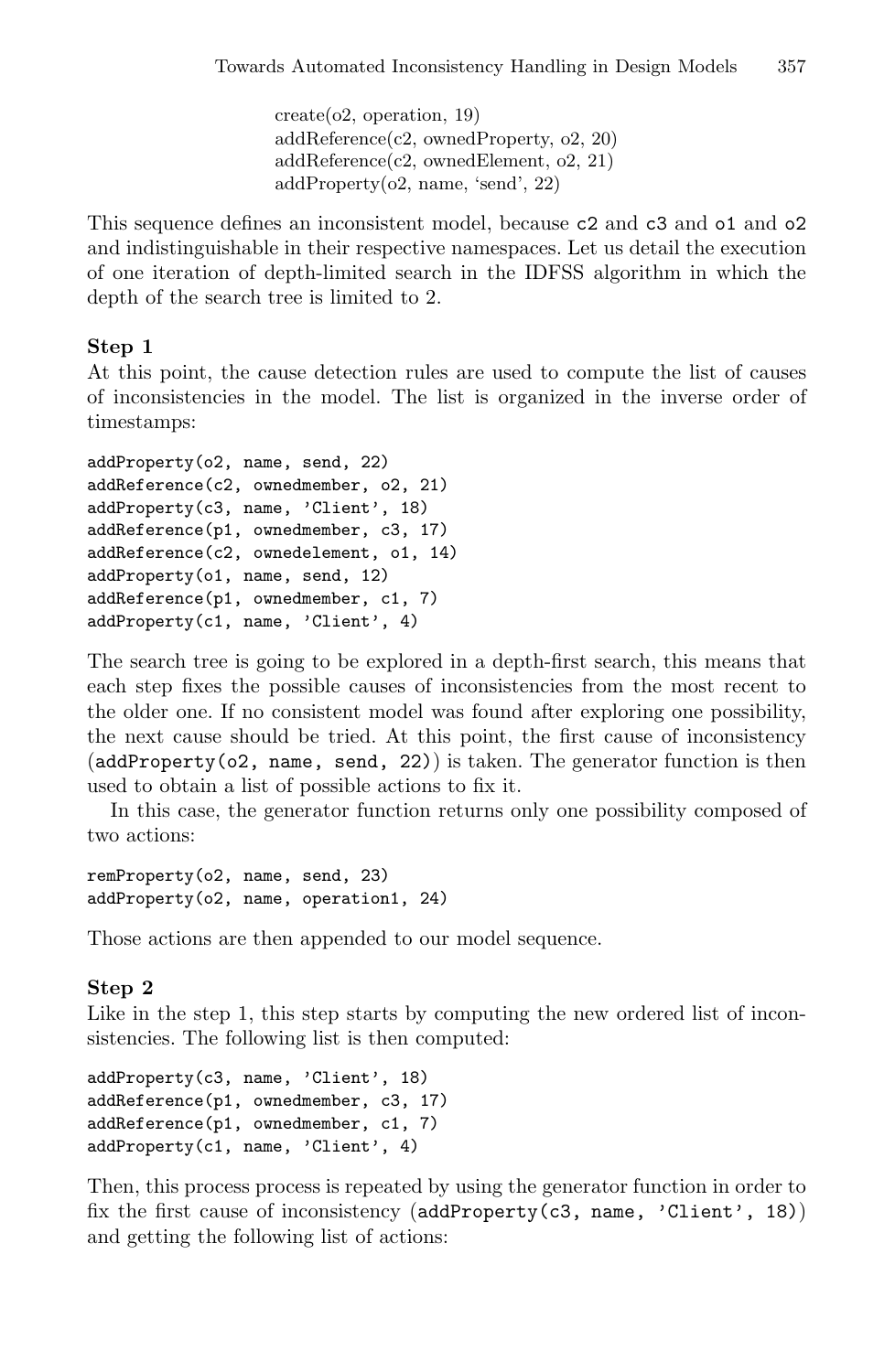remProperty(c3, name, 'Client', 25) addProperty(c3, name, class1, 26)

At this point there are no more inconsistencies left on the model sequence so, the final repair plan is:

<span id="page-10-0"></span>remProperty(o2, name, send, 23) addProperty(o2, name, operation1, 24) remProperty(c3, name, 'Client', 25) addProperty(c3, name, class1, 26)

Two depth levels were explored in the search tree and it was enough to find a repair plan that fixed all inconsistencies in the model. If at the end of this limited exploration no solution is found, the execution would restart from scratch, but would explore a larger search space (e.g. a search limited to depth 3) and so on.

# **5 Prototype Implementation**

In [8], we present the Praxis prototype. It is composed of two components: the *Sequence Builder* (which integrates to Eclipse EMF Framework and builds the model sequence from the actions executed by the user while creating a model) and the *Check Engine* (which is responsible for detecting inconsistencies).

This p[ro](#page-3-1)totype has been extended in order to support the generation of repair plans. In particular, the *Model Fixing Agent* component has been integrated within Praxis. This component is an intelligent agent that proposes real time repair plans in order to fix the inconsistencies found in the model. The core functionalities of this component is entirely implemented in a set of Prolog rules that are packaged into an Eclipse Plug-in that interfaces with the existing Praxis plug-ins.

Figure 7 displays a screenshot of this integration. In (1) we show the class diagram presented in Figure 3 drawn using the Papyrus UML Tool integrated to Praxis. While the user is building the model, the Sequence Builder component in Praxis builds the sequence of actions. The Model Fixing Agent then watches this sequence and checks for inconsistent actions in it regularly. In (2) we see that it displays the list of inconsistencies fou[nd](#page-14-10) in the current model.

After detecting and showing the list of inconsistent actions, the Model Fixing Agent computes a repair plan for them. In (3) the four actions needed to repair the current model are listed in the order they need to be executed.

## **5.1 Case Study**

Our approach has been stress tested with models that have been automatically generated by a mathematically grounded random model sampler [14]. These tests were executed with models of different sizes (varying from 20 to 10,000 model elements), and using different depths in the explored search space (1, 5, 10 and 15 levels) to show the impact of this parameter on the plan generation time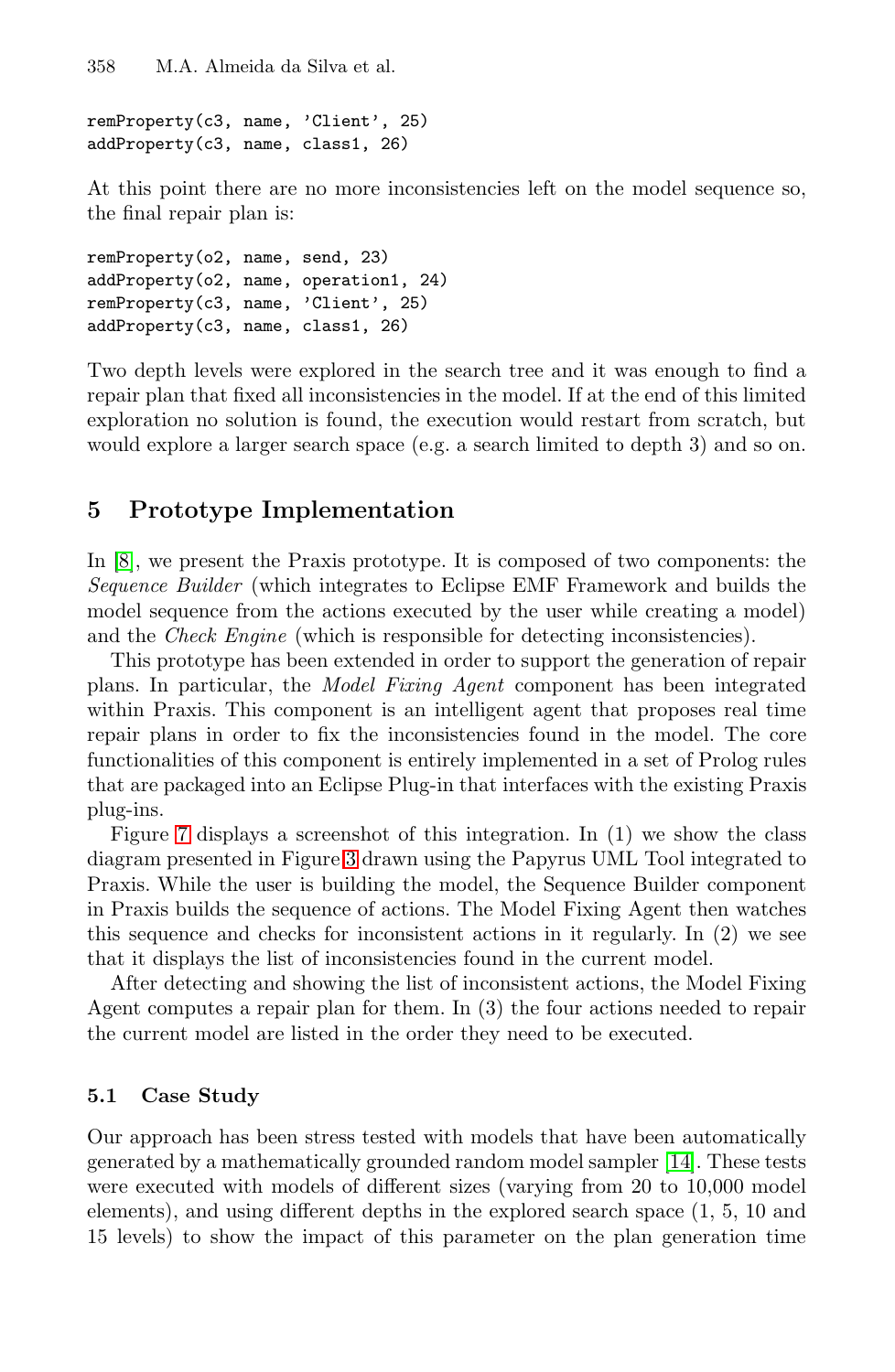

**Fig. 7.** Screenshot of integration with Praxis





and in the number of fixed inconsistencies. We manually implemented a subset of 4 of the UML2 well-formedness rules as cause detection rules and a set of 7 generator functions. Each test was executed 10 times and the average time was recorded.

Figure 8 shows the timing results of our tests. The graph clearly shows the exponential characteristic of our problem. Notice that the ID1 line (the results for exploring just one level in the search tree) is equivalent to current existing inconsistency detection approaches that are only capable of suggesting fixes for one inconsistency at a time.

Figure 9 shows the relative number of inconsistencies that is solved by our approach for each model for each maximum level of exploration. This graph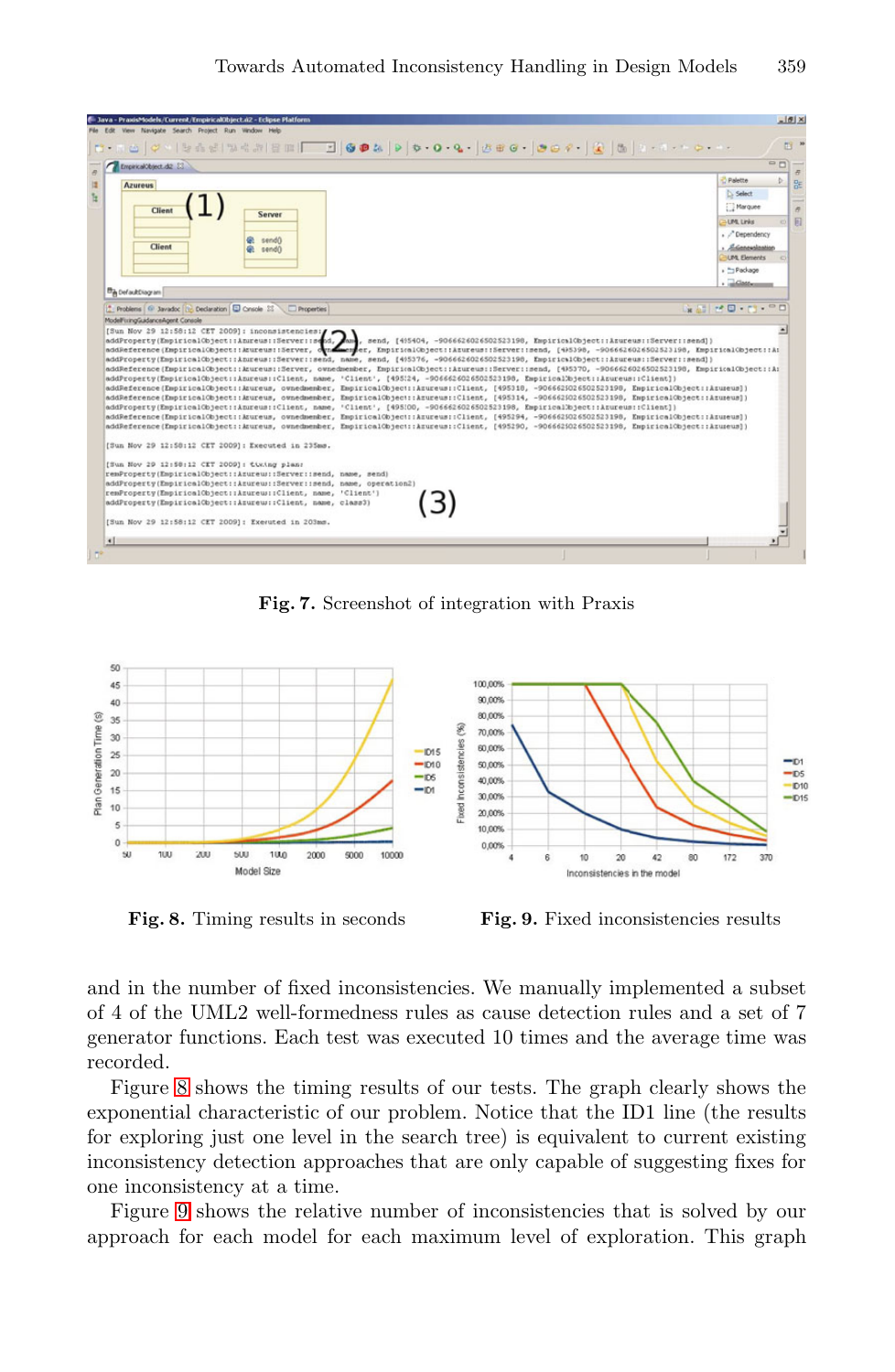shows that the deeper is the level of the exploration the bigger is the proportion of solved inconsistencies. It also shows that for each level of exploration, there is a number of inconsistencies, such that, beyond that, only partial repair plans can be found.

# **6 Related Work**

In [12], an approach for fixing inconsistencies in UML models is presented. In short, this approach uses a model profiler that monitors the parts of the model that were touched when consistency rules are evaluated. Those parts are then considered to be natural candidate for fixing actions when the rules are evaluated to be inconsistent. For each inconsistency, the approach explores all the possibilities of changing the monitored model parts in order to make the model consistent. The identification of possible changes are guided by the *choice generation functions*. The choices that turn the model into a consistent state are then presented to the user. Instead of trying to automatically identify the causes of the inconsistencies, our approach asks for their definition thanks to *Cause detection rule*. This definition may be automatically generated from existing inconsistency detecting rules, however, from our experience, it seems that is needs to be manually optimized afterwards. The choice generation functions of Egyed's approach inspired our generator functions. However, instead of generating just options for changing the model graph, our generator functions deliver alternative fixing plans for given actions in the model sequence.

In [9], Nentwich et al describe a framework for repairing inconsistent documents in a distributed setting. Their approach consists of defining a mapping from the logical language used to describe the inconsistency rules into a set of *repair actions* that, after being executed, will make the model consistent again. In [6], Mens et al present an approach for inconsistency management on top of graph transformation tool AGG. They detect the inconsistencies in the model by the means of the inconsistency detection rules (that tags model elements as *conflicted*) and fix inconsistencies by the means of the *resolution rules* (for each possible resolution of every kind of inconsistency there is one rule that describe how should be the model after fixed). They use then a critical pair analysis algorithm to infer dependencies between rules and aid the user in the task of fixing the model. Both approaches [aut](#page-14-8)omate the process of defining *how* to deal with the inconsistency by proposing a set of actions that fix each of them, and they aut[om](#page-14-2)ate the definition of *what* are the impacts of the suggested repairs: they detect inconsistencies among different plans and thus discourage their application at the same time. However, the decision on the *order* of the execution of the proposed repair actions (or plans) is left to the user. In our proposal, we cope with this problem by exploring the set of generated choices and actually delivering a plan of execution of the proposed actions.

It is still noticeable that, as pointed out by [12], the use of choice functions reduces significantly the programming effort when compared to the resolution rules approach used in [6]. In that case, the number of "repair rules" is bounded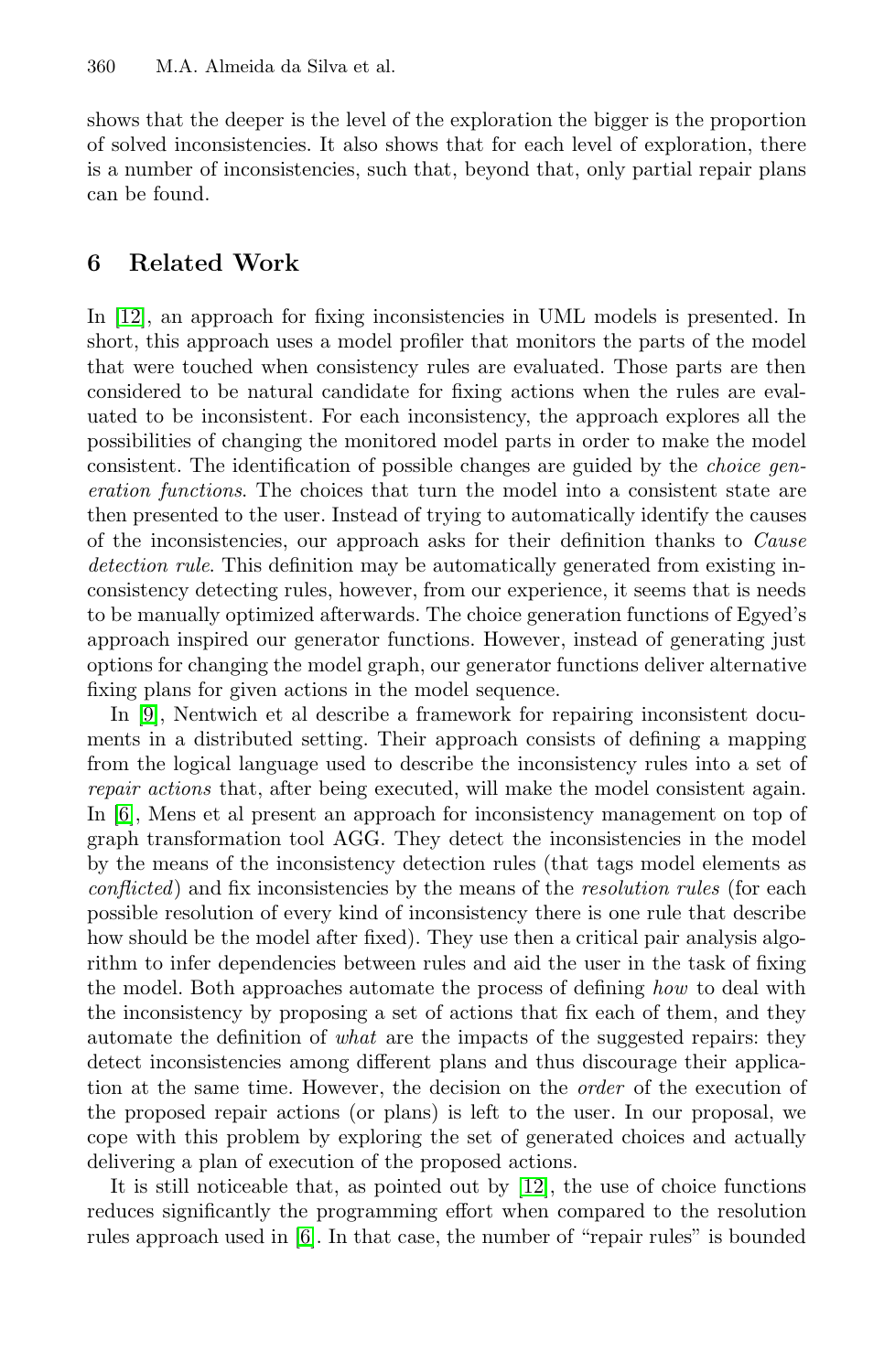<span id="page-13-2"></span>by  $O(HR * #L_T)$  (where  $#R$  is the number of consistency rules and  $#L_T$  is the number of location types) where in our approach it reduces to  $O(\#L_T)$ . Notice also that the generator functions are *manually* custom-tailored to the syntactical constraints of the particular meta-model. This avoids the problem of non-scalability of approaches that compute all possible choices (such as [9] and [15]) as pointed out in [12].

# **7 Conclusion**

In this paper we propose an approach for obtaining automatic generated *repair plans* for a given inconsistent model. Our approach is base on three main mechanisms, which are the *Cause detection rules*, the *Generator functions* and the *search algorithm*. *Cause detection rules* are used to identify actions that make the model inconsistent. Once those actions are identified, they can be repaired. It should be noted that *Cause detection rules* are directly derived from inconsistency detection rules employed in Praxis and can substitute them. Even if, for the sake of efficiency, they currently have to be manually written, they should be automatically generated from detection rules. This automatical generation is however left as as future work. *Generator functions* are used to dive the generation of repair actions and are therefore loosely coupled with the *Cause detection rules*. The *search algorithm* is used to efficiently generate repair plans, which are composed of sequence of repair action. It is fitted to build repair plans that start by fixing the most recent causes of inconsistencies. This algorithm is also parameterizable in such a way that the size of the search space to be explored during its execution can be decided beforehand.

Thanks to these three mechanisms, the modeler can, besides obtaining repair plans that correct all inconsistencies in his model, get partial plans that start by proposing fixes to the inconsistencies that were more recently introduced in the model. We argue that this capacity helps the developer when correcting models that have too much inconsistency and which would therefore require too much time to compute a complete repair plan.

<span id="page-13-0"></span>Our approach is integrated into the existing Praxis environment on top of Eclipse EMF and thus is accessible to modelers using any compatible EMF based Eclipse UML Editor (such as Papyrus, that was used in this study). We currently elaborating a empirical study in order to measure the effect of our approach for industrial developers who works on UML models.

# <span id="page-13-1"></span>**References**

- 1. Selic, B.: The pragmatics of model-driven development. IEEE Software 20(5), 19–25 (2003)
- 2. Hessellund, A., Czarnecki, K., Wasowski, A.: Guided development with multiple domain-specific languages. In: Engels, G., Opdyke, B., Schmidt, D.C., Weil, F. (eds.) MODELS 2007. LNCS, vol. 4735, pp. 46–60. Springer, Heidelberg (2007)
- 3. Balzer, R.: Tolerating inconsistency. In: Proc. Int' Conf. Software engineering (ICSE 1991), vol. 1, pp. 158–165 (1991)